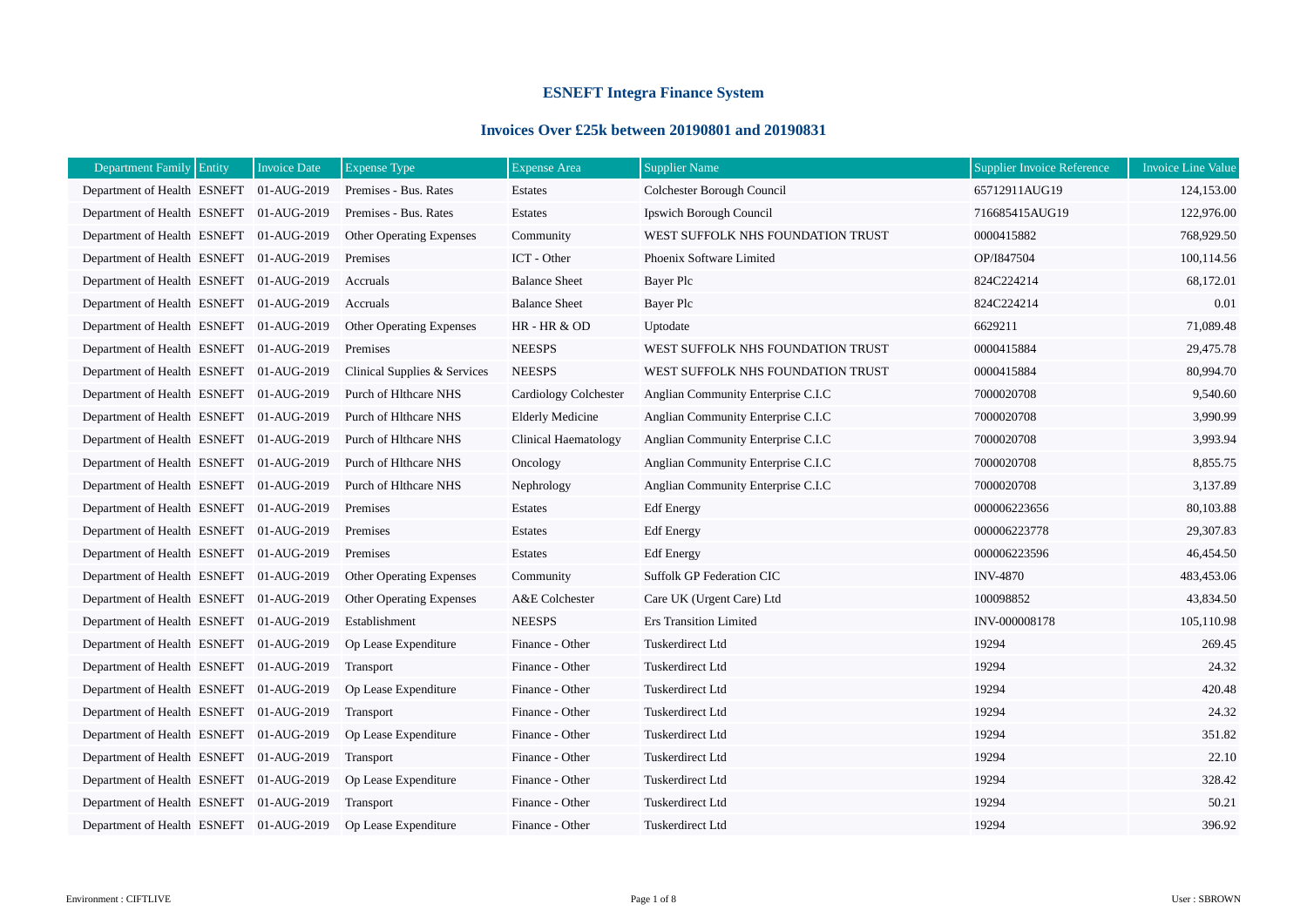| <b>Department Family Entity</b><br><b>Invoice Date</b> | <b>Expense Type</b>  | <b>Expense Area</b> | <b>Supplier Name</b>    | <b>Supplier Invoice Reference</b> | <b>Invoice Line Value</b> |
|--------------------------------------------------------|----------------------|---------------------|-------------------------|-----------------------------------|---------------------------|
| Department of Health ESNEFT 01-AUG-2019                | Transport            | Finance - Other     | Tuskerdirect Ltd        | 19294                             | 22.10                     |
| Department of Health ESNEFT 01-AUG-2019                | Transport            | Finance - Other     | Tuskerdirect Ltd        | 19294                             | 40.98                     |
| Department of Health ESNEFT 01-AUG-2019                | Op Lease Expenditure | Finance - Other     | Tuskerdirect Ltd        | 19294                             | 397.02                    |
| Department of Health ESNEFT 01-AUG-2019                | <b>Transport</b>     | Finance - Other     | Tuskerdirect Ltd        | 19294                             | 22.10                     |
| Department of Health ESNEFT 01-AUG-2019                | Op Lease Expenditure | Finance - Other     | Tuskerdirect Ltd        | 19294                             | 392.66                    |
| Department of Health ESNEFT 01-AUG-2019                | Op Lease Expenditure | Finance - Other     | Tuskerdirect Ltd        | 19294                             | 793.96                    |
| Department of Health ESNEFT 01-AUG-2019                | <b>Transport</b>     | Finance - Other     | Tuskerdirect Ltd        | 19294                             | 109.62                    |
| Department of Health ESNEFT 01-AUG-2019                | Op Lease Expenditure | Finance - Other     | Tuskerdirect Ltd        | 19294                             | 443.53                    |
| Department of Health ESNEFT 01-AUG-2019                | Transport            | Finance - Other     | Tuskerdirect Ltd        | 19294                             | 40.08                     |
| Department of Health ESNEFT 01-AUG-2019                | Op Lease Expenditure | Finance - Other     | Tuskerdirect Ltd        | 19294                             | 338.71                    |
| Department of Health ESNEFT 01-AUG-2019                | <b>Transport</b>     | Finance - Other     | Tuskerdirect Ltd        | 19294                             | 38.65                     |
| Department of Health ESNEFT 01-AUG-2019                | Op Lease Expenditure | Finance - Other     | Tuskerdirect Ltd        | 19294                             | 413.53                    |
| Department of Health ESNEFT 01-AUG-2019                | Transport            | Finance - Other     | Tuskerdirect Ltd        | 19294                             | 62.09                     |
| Department of Health ESNEFT 01-AUG-2019                | Op Lease Expenditure | Finance - Other     | Tuskerdirect Ltd        | 19294                             | 621.71                    |
| Department of Health ESNEFT 01-AUG-2019                | <b>Transport</b>     | Finance - Other     | Tuskerdirect Ltd        | 19294                             | 70.33                     |
| Department of Health ESNEFT 01-AUG-2019                | Op Lease Expenditure | Finance - Other     | <b>Tuskerdirect Ltd</b> | 19294                             | 456.40                    |
| Department of Health ESNEFT 01-AUG-2019                | Transport            | Finance - Other     | Tuskerdirect Ltd        | 19294                             | 70.33                     |
| Department of Health ESNEFT 01-AUG-2019                | Op Lease Expenditure | Finance - Other     | Tuskerdirect Ltd        | 19294                             | 289.99                    |
| Department of Health ESNEFT 01-AUG-2019                | Transport            | Finance - Other     | Tuskerdirect Ltd        | 19294                             | 62.20                     |
| Department of Health ESNEFT 01-AUG-2019                | Op Lease Expenditure | Finance - Other     | Tuskerdirect Ltd        | 19294                             | 685.19                    |
| Department of Health ESNEFT 01-AUG-2019                | Transport            | Finance - Other     | Tuskerdirect Ltd        | 19294                             | 100.11                    |
| Department of Health ESNEFT 01-AUG-2019                | Op Lease Expenditure | Finance - Other     | Tuskerdirect Ltd        | 19294                             | 394.26                    |
| Department of Health ESNEFT 01-AUG-2019                | Transport            | Finance - Other     | Tuskerdirect Ltd        | 19294                             | 48.23                     |
| Department of Health ESNEFT 01-AUG-2019                | Op Lease Expenditure | Finance - Other     | Tuskerdirect Ltd        | 19294                             | 363.02                    |
| Department of Health ESNEFT 01-AUG-2019                | Transport            | Finance - Other     | Tuskerdirect Ltd        | 19294                             | 25.40                     |
| Department of Health ESNEFT 01-AUG-2019                | Op Lease Expenditure | Finance - Other     | Tuskerdirect Ltd        | 19294                             | 300.19                    |
| Department of Health ESNEFT 01-AUG-2019                | Transport            | Finance - Other     | Tuskerdirect Ltd        | 19294                             | 44.29                     |
| Department of Health ESNEFT 01-AUG-2019                | Op Lease Expenditure | Finance - Other     | Tuskerdirect Ltd        | 19294                             | 368.11                    |
| Department of Health ESNEFT 01-AUG-2019                | Transport            | Finance - Other     | Tuskerdirect Ltd        | 19294                             | 36.44                     |
| Department of Health ESNEFT 01-AUG-2019                | <b>Transport</b>     | Finance - Other     | Tuskerdirect Ltd        | 19294                             | 26.23                     |
| Department of Health ESNEFT 01-AUG-2019                | Op Lease Expenditure | Finance - Other     | Tuskerdirect Ltd        | 19294                             | 267.16                    |
| Department of Health ESNEFT 01-AUG-2019                | Op Lease Expenditure | Finance - Other     | Tuskerdirect Ltd        | 19294                             | 339.20                    |
| Department of Health ESNEFT 01-AUG-2019                | Transport            | Finance - Other     | Tuskerdirect Ltd        | 19294                             | 24.32                     |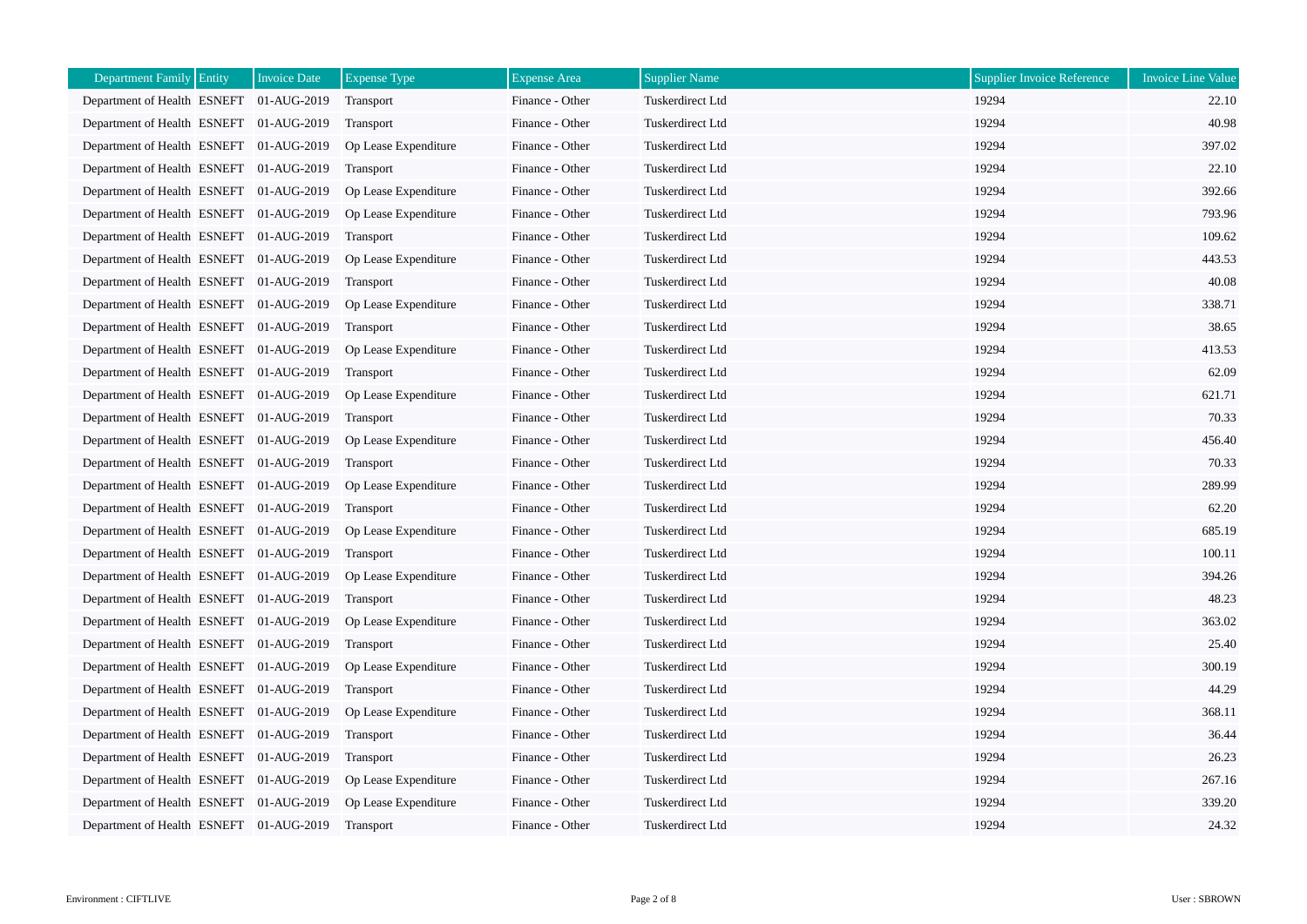| <b>Department Family Entity</b>         | <b>Invoice Date</b> | <b>Expense Type</b>  | <b>Expense Area</b> | <b>Supplier Name</b> | <b>Supplier Invoice Reference</b> | <b>Invoice Line Value</b> |
|-----------------------------------------|---------------------|----------------------|---------------------|----------------------|-----------------------------------|---------------------------|
| Department of Health ESNEFT 01-AUG-2019 |                     | Op Lease Expenditure | Finance - Other     | Tuskerdirect Ltd     | 19294                             | 303.88                    |
| Department of Health ESNEFT 01-AUG-2019 |                     | Transport            | Finance - Other     | Tuskerdirect Ltd     | 19294                             | 18.78                     |
| Department of Health ESNEFT 01-AUG-2019 |                     | Transport            | Finance - Other     | Tuskerdirect Ltd     | 19294                             | 24.32                     |
| Department of Health ESNEFT 01-AUG-2019 |                     | Op Lease Expenditure | Finance - Other     | Tuskerdirect Ltd     | 19294                             | 333.19                    |
| Department of Health ESNEFT 01-AUG-2019 |                     | Transport            | Finance - Other     | Tuskerdirect Ltd     | 19294                             | 23.60                     |
| Department of Health ESNEFT 01-AUG-2019 |                     | Op Lease Expenditure | Finance - Other     | Tuskerdirect Ltd     | 19294                             | 202.45                    |
| Department of Health ESNEFT 01-AUG-2019 |                     | Op Lease Expenditure | Finance - Other     | Tuskerdirect Ltd     | 19294                             | 310.82                    |
| Department of Health ESNEFT 01-AUG-2019 |                     | Transport            | Finance - Other     | Tuskerdirect Ltd     | 19294                             | 29.63                     |
| Department of Health ESNEFT 01-AUG-2019 |                     | Op Lease Expenditure | Finance - Other     | Tuskerdirect Ltd     | 19294                             | 653.27                    |
| Department of Health ESNEFT 01-AUG-2019 |                     | Transport            | Finance - Other     | Tuskerdirect Ltd     | 19294                             | 30.93                     |
| Department of Health ESNEFT 01-AUG-2019 |                     | Transport            | Finance - Other     | Tuskerdirect Ltd     | 19294                             | 25.60                     |
| Department of Health ESNEFT 01-AUG-2019 |                     | Op Lease Expenditure | Finance - Other     | Tuskerdirect Ltd     | 19294                             | 400.07                    |
| Department of Health ESNEFT 01-AUG-2019 |                     | Transport            | Finance - Other     | Tuskerdirect Ltd     | 19294                             | 35.72                     |
| Department of Health ESNEFT 01-AUG-2019 |                     | Op Lease Expenditure | Finance - Other     | Tuskerdirect Ltd     | 19294                             | 215.98                    |
| Department of Health ESNEFT 01-AUG-2019 |                     | Op Lease Expenditure | Finance - Other     | Tuskerdirect Ltd     | 19294                             | 388.84                    |
| Department of Health ESNEFT 01-AUG-2019 |                     | Transport            | Finance - Other     | Tuskerdirect Ltd     | 19294                             | 26.23                     |
| Department of Health ESNEFT 01-AUG-2019 |                     | Op Lease Expenditure | Finance - Other     | Tuskerdirect Ltd     | 19294                             | 289.56                    |
| Department of Health ESNEFT 01-AUG-2019 |                     | Transport            | Finance - Other     | Tuskerdirect Ltd     | 19294                             | 20.99                     |
| Department of Health ESNEFT 01-AUG-2019 |                     | Op Lease Expenditure | Finance - Other     | Tuskerdirect Ltd     | 19294                             | 426.31                    |
| Department of Health ESNEFT 01-AUG-2019 |                     | Transport            | Finance - Other     | Tuskerdirect Ltd     | 19294                             | 31.19                     |
| Department of Health ESNEFT 01-AUG-2019 |                     | Op Lease Expenditure | Finance - Other     | Tuskerdirect Ltd     | 19294                             | 398.79                    |
| Department of Health ESNEFT 01-AUG-2019 |                     | <b>Transport</b>     | Finance - Other     | Tuskerdirect Ltd     | 19294                             | 38.31                     |
| Department of Health ESNEFT 01-AUG-2019 |                     | Op Lease Expenditure | Finance - Other     | Tuskerdirect Ltd     | 19294                             | 752.00                    |
| Department of Health ESNEFT 01-AUG-2019 |                     | Transport            | Finance - Other     | Tuskerdirect Ltd     | 19294                             | 28.72                     |
| Department of Health ESNEFT 01-AUG-2019 |                     | Op Lease Expenditure | Finance - Other     | Tuskerdirect Ltd     | 19294                             | 340.24                    |
| Department of Health ESNEFT 01-AUG-2019 |                     | Transport            | Finance - Other     | Tuskerdirect Ltd     | 19294                             | 35.93                     |
| Department of Health ESNEFT 01-AUG-2019 |                     | Op Lease Expenditure | Finance - Other     | Tuskerdirect Ltd     | 19294                             | 267.27                    |
| Department of Health ESNEFT 01-AUG-2019 |                     | Transport            | Finance - Other     | Tuskerdirect Ltd     | 19294                             | 38.65                     |
| Department of Health ESNEFT 01-AUG-2019 |                     | Op Lease Expenditure | Finance - Other     | Tuskerdirect Ltd     | 19294                             | 392.97                    |
| Department of Health ESNEFT 01-AUG-2019 |                     | <b>Transport</b>     | Finance - Other     | Tuskerdirect Ltd     | 19294                             | 45.08                     |
| Department of Health ESNEFT 01-AUG-2019 |                     | Op Lease Expenditure | Finance - Other     | Tuskerdirect Ltd     | 19294                             | 385.77                    |
| Department of Health ESNEFT 01-AUG-2019 |                     | Transport            | Finance - Other     | Tuskerdirect Ltd     | 19294                             | 27.61                     |
| Department of Health ESNEFT 01-AUG-2019 |                     | Op Lease Expenditure | Finance - Other     | Tuskerdirect Ltd     | 19294                             | 22.10                     |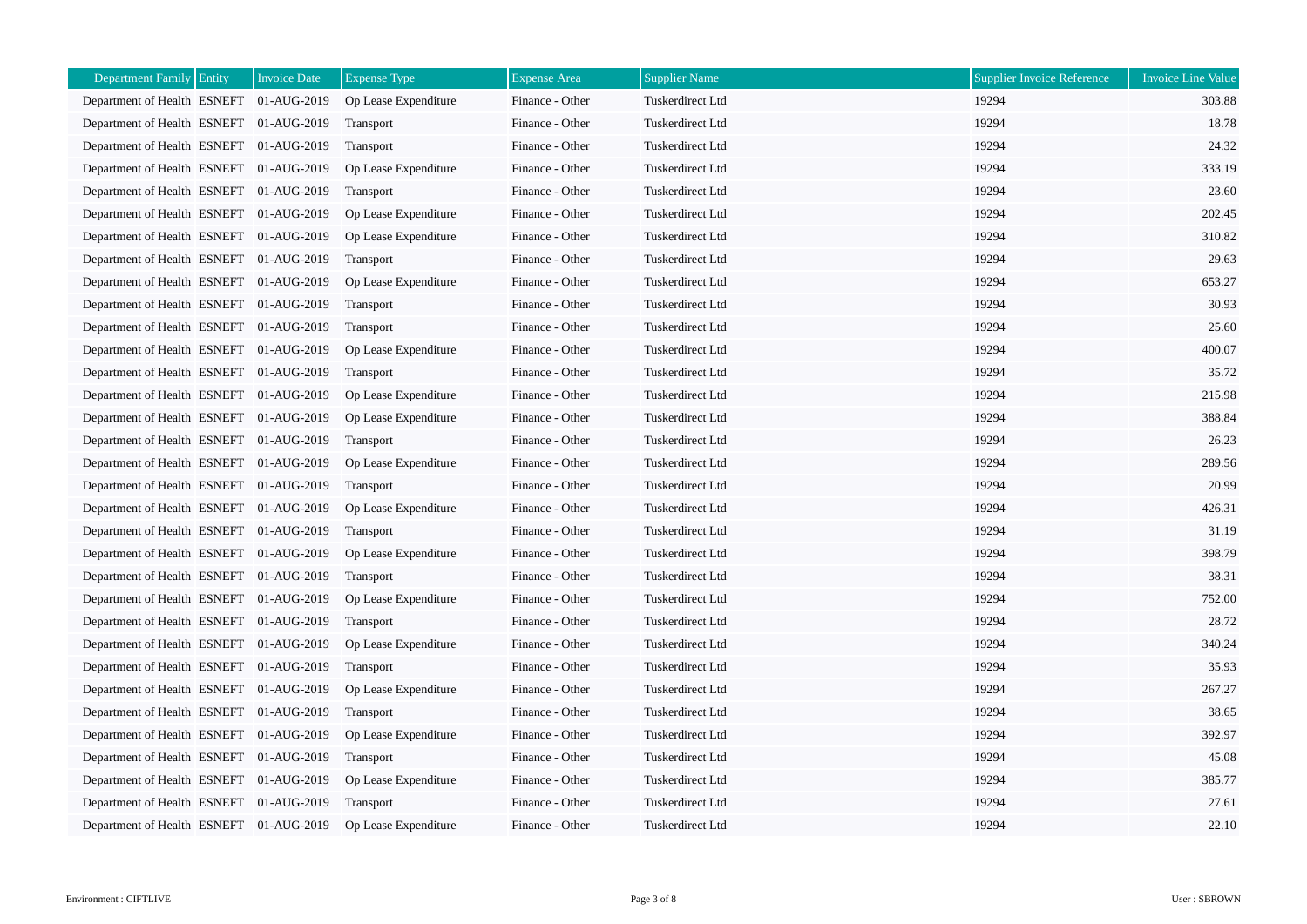| <b>Department Family Entity</b>         | <b>Invoice Date</b> | <b>Expense Type</b>  | <b>Expense Area</b> | <b>Supplier Name</b> | <b>Supplier Invoice Reference</b> | <b>Invoice Line Value</b> |
|-----------------------------------------|---------------------|----------------------|---------------------|----------------------|-----------------------------------|---------------------------|
| Department of Health ESNEFT 01-AUG-2019 |                     | Op Lease Expenditure | Finance - Other     | Tuskerdirect Ltd     | 19294                             | 418.26                    |
| Department of Health ESNEFT 01-AUG-2019 |                     | Op Lease Expenditure | Finance - Other     | Tuskerdirect Ltd     | 19294                             | 296.60                    |
| Department of Health ESNEFT 01-AUG-2019 |                     | Transport            | Finance - Other     | Tuskerdirect Ltd     | 19294                             | 30.64                     |
| Department of Health ESNEFT 01-AUG-2019 |                     | Op Lease Expenditure | Finance - Other     | Tuskerdirect Ltd     | 19294                             | 301.22                    |
| Department of Health ESNEFT 01-AUG-2019 |                     | Transport            | Finance - Other     | Tuskerdirect Ltd     | 19294                             | 24.32                     |
| Department of Health ESNEFT 01-AUG-2019 |                     | Op Lease Expenditure | Finance - Other     | Tuskerdirect Ltd     | 19294                             | 482.76                    |
| Department of Health ESNEFT 01-AUG-2019 |                     | Transport            | Finance - Other     | Tuskerdirect Ltd     | 19294                             | 24.84                     |
| Department of Health ESNEFT 01-AUG-2019 |                     | Transport            | Finance - Other     | Tuskerdirect Ltd     | 19294                             | 56.45                     |
| Department of Health ESNEFT 01-AUG-2019 |                     | Op Lease Expenditure | Finance - Other     | Tuskerdirect Ltd     | 19294                             | 523.44                    |
| Department of Health ESNEFT 01-AUG-2019 |                     | Op Lease Expenditure | Finance - Other     | Tuskerdirect Ltd     | 19294                             | 714.29                    |
| Department of Health ESNEFT 01-AUG-2019 |                     | Transport            | Finance - Other     | Tuskerdirect Ltd     | 19294                             | 29.83                     |
| Department of Health ESNEFT 01-AUG-2019 |                     | Op Lease Expenditure | Finance - Other     | Tuskerdirect Ltd     | 19294                             | 389.73                    |
| Department of Health ESNEFT 01-AUG-2019 |                     | Transport            | Finance - Other     | Tuskerdirect Ltd     | 19294                             | 22.10                     |
| Department of Health ESNEFT 01-AUG-2019 |                     | Op Lease Expenditure | Finance - Other     | Tuskerdirect Ltd     | 19294                             | 1,432.70                  |
| Department of Health ESNEFT 01-AUG-2019 |                     | <b>Transport</b>     | Finance - Other     | Tuskerdirect Ltd     | 19294                             | 33.14                     |
| Department of Health ESNEFT 01-AUG-2019 |                     | Op Lease Expenditure | Finance - Other     | Tuskerdirect Ltd     | 19294                             | 434.80                    |
| Department of Health ESNEFT 01-AUG-2019 |                     | Transport            | Finance - Other     | Tuskerdirect Ltd     | 19294                             | 27.61                     |
| Department of Health ESNEFT 01-AUG-2019 |                     | Op Lease Expenditure | Finance - Other     | Tuskerdirect Ltd     | 19294                             | 192.98                    |
| Department of Health ESNEFT 01-AUG-2019 |                     | Transport            | Finance - Other     | Tuskerdirect Ltd     | 19294                             | 31.77                     |
| Department of Health ESNEFT 01-AUG-2019 |                     | Op Lease Expenditure | Finance - Other     | Tuskerdirect Ltd     | 19294                             | 280.47                    |
| Department of Health ESNEFT 01-AUG-2019 |                     | Transport            | Finance - Other     | Tuskerdirect Ltd     | 19294                             | 44.57                     |
| Department of Health ESNEFT 01-AUG-2019 |                     | Op Lease Expenditure | Finance - Other     | Tuskerdirect Ltd     | 19294                             | 675.84                    |
| Department of Health ESNEFT 01-AUG-2019 |                     | Transport            | Finance - Other     | Tuskerdirect Ltd     | 19294                             | 30.37                     |
| Department of Health ESNEFT 01-AUG-2019 |                     | Op Lease Expenditure | Finance - Other     | Tuskerdirect Ltd     | 19294                             | 386.06                    |
| Department of Health ESNEFT 01-AUG-2019 |                     | Transport            | Finance - Other     | Tuskerdirect Ltd     | 19294                             | 33.44                     |
| Department of Health ESNEFT 01-AUG-2019 |                     | Op Lease Expenditure | Finance - Other     | Tuskerdirect Ltd     | 19294                             | 345.33                    |
| Department of Health ESNEFT 01-AUG-2019 |                     | Transport            | Finance - Other     | Tuskerdirect Ltd     | 19294                             | 29.63                     |
| Department of Health ESNEFT 01-AUG-2019 |                     | Op Lease Expenditure | Finance - Other     | Tuskerdirect Ltd     | 19294                             | 390.02                    |
| Department of Health ESNEFT 01-AUG-2019 |                     | Transport            | Finance - Other     | Tuskerdirect Ltd     | 19294                             | 33.44                     |
| Department of Health ESNEFT 01-AUG-2019 |                     | Op Lease Expenditure | Finance - Other     | Tuskerdirect Ltd     | 19294                             | 569.39                    |
| Department of Health ESNEFT 01-AUG-2019 |                     | Transport            | Finance - Other     | Tuskerdirect Ltd     | 19294                             | 28.16                     |
| Department of Health ESNEFT 01-AUG-2019 |                     | Op Lease Expenditure | Finance - Other     | Tuskerdirect Ltd     | 19294                             | 305.79                    |
| Department of Health ESNEFT 01-AUG-2019 |                     | <b>Transport</b>     | Finance - Other     | Tuskerdirect Ltd     | 19294                             | 22.10                     |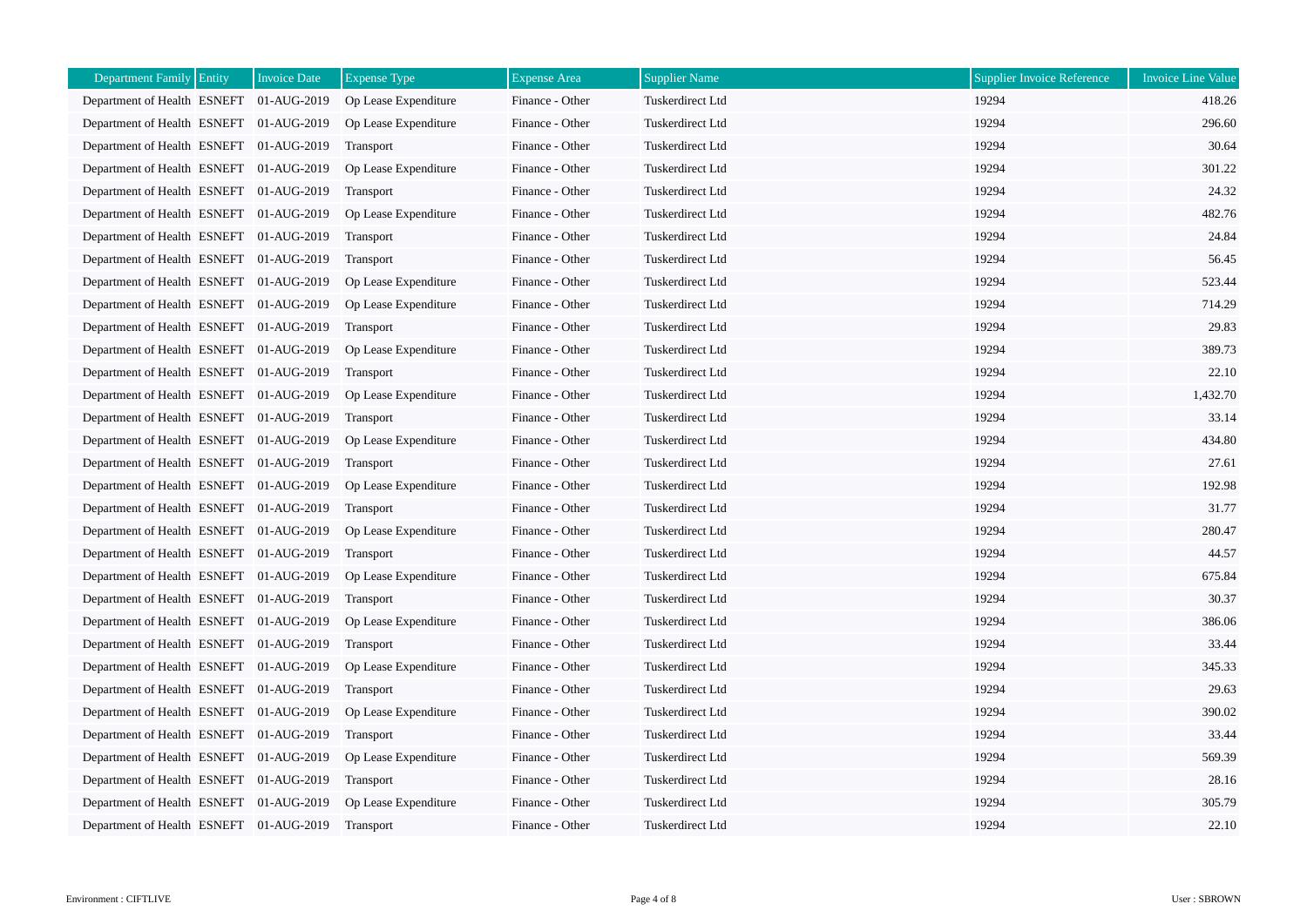| <b>Department Family Entity</b>         | <b>Invoice Date</b> | <b>Expense Type</b>  | <b>Expense Area</b>  | <b>Supplier Name</b> | <b>Supplier Invoice Reference</b> | <b>Invoice Line Value</b> |
|-----------------------------------------|---------------------|----------------------|----------------------|----------------------|-----------------------------------|---------------------------|
| Department of Health ESNEFT 01-AUG-2019 |                     | Op Lease Expenditure | Finance - Other      | Tuskerdirect Ltd     | 19294                             | 392.27                    |
| Department of Health ESNEFT 01-AUG-2019 |                     | Transport            | Finance - Other      | Tuskerdirect Ltd     | 19294                             | 27.61                     |
| Department of Health ESNEFT 01-AUG-2019 |                     | Op Lease Expenditure | Finance - Other      | Tuskerdirect Ltd     | 19294                             | 350.77                    |
| Department of Health ESNEFT 01-AUG-2019 |                     | <b>Transport</b>     | Finance - Other      | Tuskerdirect Ltd     | 19294                             | 20.99                     |
| Department of Health ESNEFT 01-AUG-2019 |                     | Op Lease Expenditure | Finance - Other      | Tuskerdirect Ltd     | 19294                             | 243.03                    |
| Department of Health ESNEFT 01-AUG-2019 |                     | Transport            | Finance - Other      | Tuskerdirect Ltd     | 19294                             | 26.73                     |
| Department of Health ESNEFT 01-AUG-2019 |                     | Op Lease Expenditure | Finance - Other      | Tuskerdirect Ltd     | 19294                             | 428.19                    |
| Department of Health ESNEFT 01-AUG-2019 |                     | Transport            | Finance - Other      | Tuskerdirect Ltd     | 19294                             | 22.52                     |
| Department of Health ESNEFT 01-AUG-2019 |                     | Op Lease Expenditure | Finance - Other      | Tuskerdirect Ltd     | 19294                             | 303.30                    |
| Department of Health ESNEFT 01-AUG-2019 |                     | Transport            | Finance - Other      | Tuskerdirect Ltd     | 19294                             | 43.85                     |
| Department of Health ESNEFT 01-AUG-2019 |                     | Op Lease Expenditure | Finance - Other      | Tuskerdirect Ltd     | 19294                             | 325.40                    |
| Department of Health ESNEFT 01-AUG-2019 |                     | Op Lease Expenditure | Finance - Other      | Tuskerdirect Ltd     | 19294                             | 30.05                     |
| Department of Health ESNEFT 01-AUG-2019 |                     | Op Lease Expenditure | Finance - Other      | Tuskerdirect Ltd     | 19294                             | 386.62                    |
| Department of Health ESNEFT 01-AUG-2019 |                     | Transport            | Finance - Other      | Tuskerdirect Ltd     | 19294                             | 22.52                     |
| Department of Health ESNEFT 01-AUG-2019 |                     | Op Lease Expenditure | Finance - Other      | Tuskerdirect Ltd     | 19294                             | 362.03                    |
| Department of Health ESNEFT 01-AUG-2019 |                     | <b>Transport</b>     | Finance - Other      | Tuskerdirect Ltd     | 19294                             | 22.46                     |
| Department of Health ESNEFT 01-AUG-2019 |                     | Op Lease Expenditure | Finance - Other      | Tuskerdirect Ltd     | 19294                             | 672.85                    |
| Department of Health ESNEFT 01-AUG-2019 |                     | Transport            | Finance - Other      | Tuskerdirect Ltd     | 19294                             | 30.40                     |
| Department of Health ESNEFT 01-AUG-2019 |                     | Op Lease Expenditure | Finance - Other      | Tuskerdirect Ltd     | 19294                             | 373.54                    |
| Department of Health ESNEFT 01-AUG-2019 |                     | Op Lease Expenditure | Finance - Other      | Tuskerdirect Ltd     | 19294                             | 31.79                     |
| Department of Health ESNEFT 01-AUG-2019 |                     | Op Lease Expenditure | Finance - Other      | Tuskerdirect Ltd     | 19294                             | 366.03                    |
| Department of Health ESNEFT 01-AUG-2019 |                     | <b>Transport</b>     | Finance - Other      | Tuskerdirect Ltd     | 19294                             | 24.77                     |
| Department of Health ESNEFT 01-AUG-2019 |                     | Op Lease Expenditure | Finance - Other      | Tuskerdirect Ltd     | 19294                             | 409.84                    |
| Department of Health ESNEFT 01-AUG-2019 |                     | Transport            | Finance - Other      | Tuskerdirect Ltd     | 19294                             | 36.48                     |
| Department of Health ESNEFT 01-AUG-2019 |                     | Op Lease Expenditure | Finance - Other      | Tuskerdirect Ltd     | 19294                             | 438.92                    |
| Department of Health ESNEFT 01-AUG-2019 |                     | Transport            | Finance - Other      | Tuskerdirect Ltd     | 19294                             | 27.25                     |
| Department of Health ESNEFT 01-AUG-2019 |                     | Op Lease Expenditure | Finance - Other      | Tuskerdirect Ltd     | 19294                             | 221.49                    |
| Department of Health ESNEFT 01-AUG-2019 |                     | Transport            | Finance - Other      | Tuskerdirect Ltd     | 19294                             | 26.73                     |
| Department of Health ESNEFT 01-AUG-2019 |                     | Op Lease Expenditure | Finance - Other      | Tuskerdirect Ltd     | 19294                             | 303.75                    |
| Department of Health ESNEFT 01-AUG-2019 |                     | <b>Transport</b>     | Finance - Other      | Tuskerdirect Ltd     | 19294                             | 44.68                     |
| Department of Health ESNEFT 01-AUG-2019 |                     | Op Lease Expenditure | Finance - Other      | Tuskerdirect Ltd     | 19294                             | 449.93                    |
| Department of Health ESNEFT 01-AUG-2019 |                     | Transport            | Finance - Other      | Tuskerdirect Ltd     | 19294                             | 39.04                     |
| Department of Health ESNEFT 01-AUG-2019 |                     | Accruals             | <b>Balance Sheet</b> | Bayer Plc            | 824C224214(ESNEFT)                | 68,172.00                 |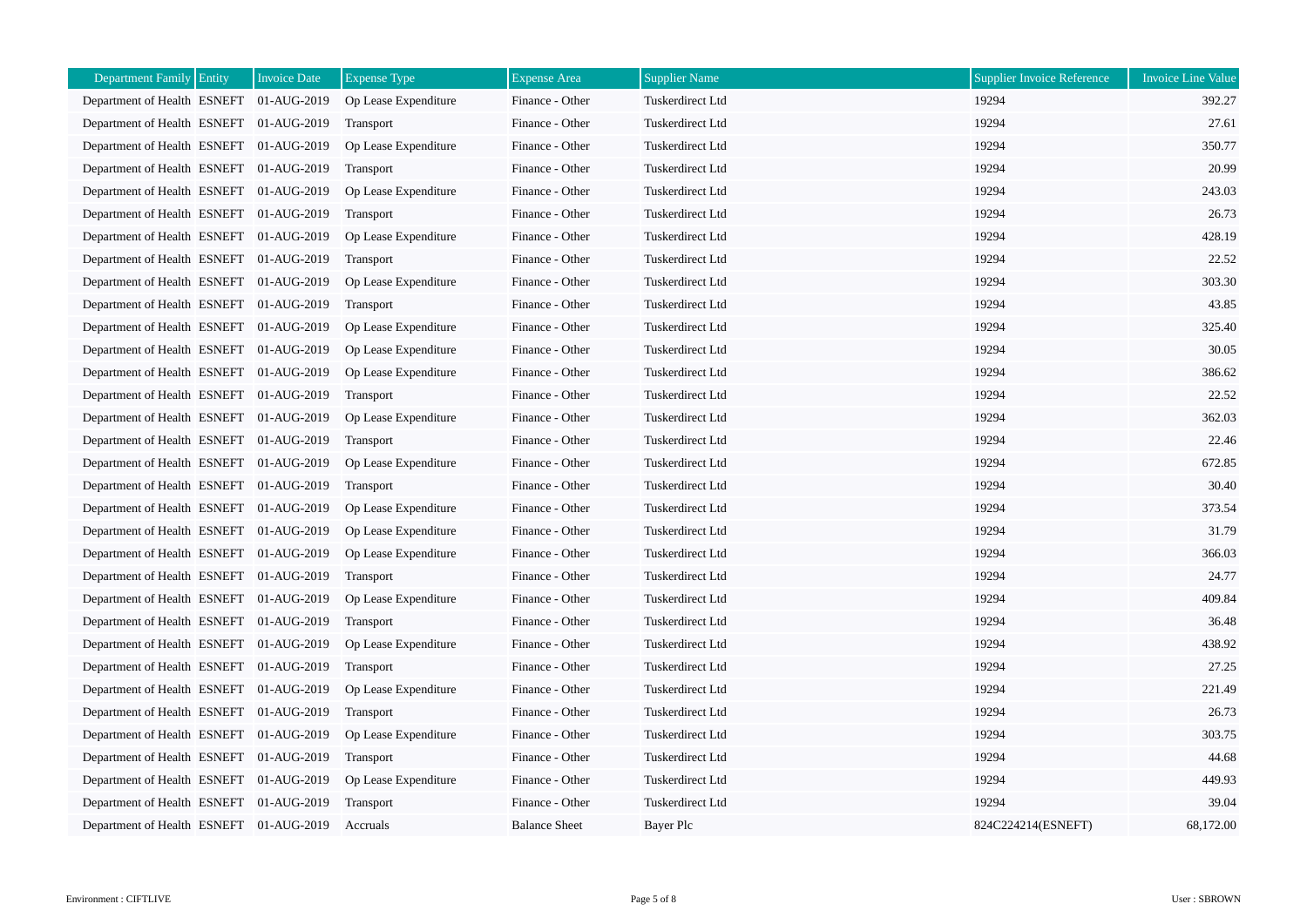| Department Family Entity                | <b>Invoice Date</b> | <b>Expense Type</b>             | <b>Expense Area</b>             | <b>Supplier Name</b>                    | <b>Supplier Invoice Reference</b> | Invoice Line Value |
|-----------------------------------------|---------------------|---------------------------------|---------------------------------|-----------------------------------------|-----------------------------------|--------------------|
| Department of Health ESNEFT 02-AUG-2019 |                     | Purch of Hlthcare Non-NHS       | <b>Oral Specialties</b>         | <b>Suffolk Orthodontic Practice</b>     | 1000122                           | 55,879.00          |
| Department of Health ESNEFT 02-AUG-2019 |                     | <b>Trade Payables</b>           | <b>Balance Sheet</b>            | NHS Supply Chain (101)                  | 1010096679                        | 234,832.60         |
| Department of Health ESNEFT 02-AUG-2019 |                     | <b>Trade Payables</b>           | <b>Balance Sheet</b>            | NHS Supply Chain (101)                  | 1010096679                        | 4,651.22           |
| Department of Health ESNEFT 02-AUG-2019 |                     | <b>Trade Payables</b>           | <b>Balance Sheet</b>            | NHS Supply Chain (101)                  | 1010096679                        | 92.85              |
| Department of Health ESNEFT 02-AUG-2019 |                     | Premises                        | Estates                         | <b>Edf</b> Energy                       | 000006227367                      | 198,931.84         |
| Department of Health ESNEFT 02-AUG-2019 |                     | Cons - Agency                   | Non Divisional                  | Litmus Managed Solutions Ltd            | 00000339                          | 150,451.61         |
| Department of Health ESNEFT 03-AUG-2019 |                     | Premises                        | Estates                         | <b>Edf</b> Energy                       | 000006247265                      | 26,449.50          |
| Department of Health ESNEFT 03-AUG-2019 |                     | Premises                        | Estates                         | <b>Edf</b> Energy                       | 000006246959                      | 25,580.10          |
| Department of Health ESNEFT 05-AUG-2019 |                     | Capital                         | Capital Projects                | Canon Medical Systems Ltd               | 220033204                         | 62,328.00          |
| Department of Health ESNEFT 05-AUG-2019 |                     | Cons - Agency                   | Non Divisional                  | Litmus Managed Solutions Ltd            | 00000341                          | 113,918.43         |
| Department of Health ESNEFT 05-AUG-2019 |                     | Premises                        | Estates                         | Prospect Healthcare (Ipswich) Ltd       | 2019-56                           | 26,908.74          |
| Department of Health ESNEFT 06-AUG-2019 |                     | Premises                        | Estates                         | <b>Edf</b> Energy                       | 000006259290                      | 72,730.73          |
| Department of Health ESNEFT 06-AUG-2019 |                     | Premises                        | Estates                         | <b>Edf</b> Energy                       | 000006259086                      | 42,778.84          |
| Department of Health ESNEFT 06-AUG-2019 |                     | Premises                        | ICT - eHealth                   | System C Healthcare Ltd                 | 0000024538                        | 27,411.16          |
| Department of Health ESNEFT 06-AUG-2019 |                     | Premises                        | ICT - eHealth                   | System C Healthcare Ltd                 | 0000024539                        | 59,026.70          |
| Department of Health ESNEFT 07-AUG-2019 |                     | Nurse Qual Bank                 | Non Divisional                  | NHS Professionals Ltd                   | I000019537P-GB01                  | 384,179.45         |
| Department of Health ESNEFT 07-AUG-2019 |                     | Nurse Qual Bank                 | Non Divisional                  | NHS Professionals Ltd                   | I000019537P-GB01                  | 131,449.68         |
| Department of Health ESNEFT 08-AUG-2019 |                     | Other Operating Expenses        | Therapies $&$<br>Rehabilitation | Allied Health Professionals Suffolk Cic | 2579                              | 296,495.00         |
| Department of Health ESNEFT 08-AUG-2019 |                     | <b>Borrowings</b>               | <b>Balance Sheet</b>            | Department Of Health                    | REPAY18/19STF                     | 6,008,000.00       |
| Department of Health ESNEFT 08-AUG-2019 |                     | Clinical Supplies & Services    | Pathology                       | Alloga UK                               | SIN102681580                      | 4,411.68           |
| Department of Health ESNEFT 08-AUG-2019 |                     | Clinical Supplies & Services    | Pathology                       | Alloga UK                               | SIN102681580                      | 22,058.40          |
| Department of Health ESNEFT 08-AUG-2019 |                     | Capital                         | <b>Capital Projects</b>         | NHS Supply Chain (905)                  | 9050000943                        | 74,222.17          |
| Department of Health ESNEFT 08-AUG-2019 |                     | Other Operating Expenses        | Finance - Corporate             | <b>Crs Vat Consulting</b>               | 6600                              | 28,189.43          |
| Department of Health ESNEFT 09-AUG-2019 |                     | Clinical Supplies & Services    | Medical Imaging                 | <b>Breeze Office Solutions Ltd</b>      | 107798                            | 26,668.99          |
| Department of Health ESNEFT 09-AUG-2019 |                     | Nurse Qual Agency               | Non Divisional                  | NHS Professionals Ltd                   | I000019620P-GB01                  | 277,665.19         |
| Department of Health ESNEFT 09-AUG-2019 |                     | <b>Trade Payables</b>           | <b>Balance Sheet</b>            | NHS Supply Chain (101)                  | 1010098854                        | 233,506.97         |
| Department of Health ESNEFT 09-AUG-2019 |                     | <b>Trade Payables</b>           | <b>Balance Sheet</b>            | NHS Supply Chain (101)                  | 1010098854                        | 54.39              |
| Department of Health ESNEFT 09-AUG-2019 |                     | <b>Trade Payables</b>           | <b>Balance Sheet</b>            | NHS Supply Chain (101)                  | 1010098854                        | 1,503.46           |
| Department of Health ESNEFT 12-AUG-2019 |                     | Accruals                        | <b>Balance Sheet</b>            | <b>Bayer Plc</b>                        | 824C225742                        | 78,660.00          |
| Department of Health ESNEFT 12-AUG-2019 |                     | Suspense                        | <b>Balance Sheet</b>            | Hmrc                                    | 245PC000082271913                 | 84,354.03          |
| Department of Health ESNEFT 12-AUG-2019 |                     | <b>Clinical Negligence</b>      | Non Divisional                  | NHS Litigation Authority                | SICX/00146710                     | 2,356,535.70       |
| Department of Health ESNEFT 12-AUG-2019 |                     | <b>Other Operating Expenses</b> | Non Divisional                  | NHS Litigation Authority                | SICX/00146711                     | 27,218.30          |
| Department of Health ESNEFT 12-AUG-2019 |                     | Clinical Supplies & Services    | Pathology                       | Cambridge Univ Hos NHS Foundation Trust | 1014561                           | 33,427.62          |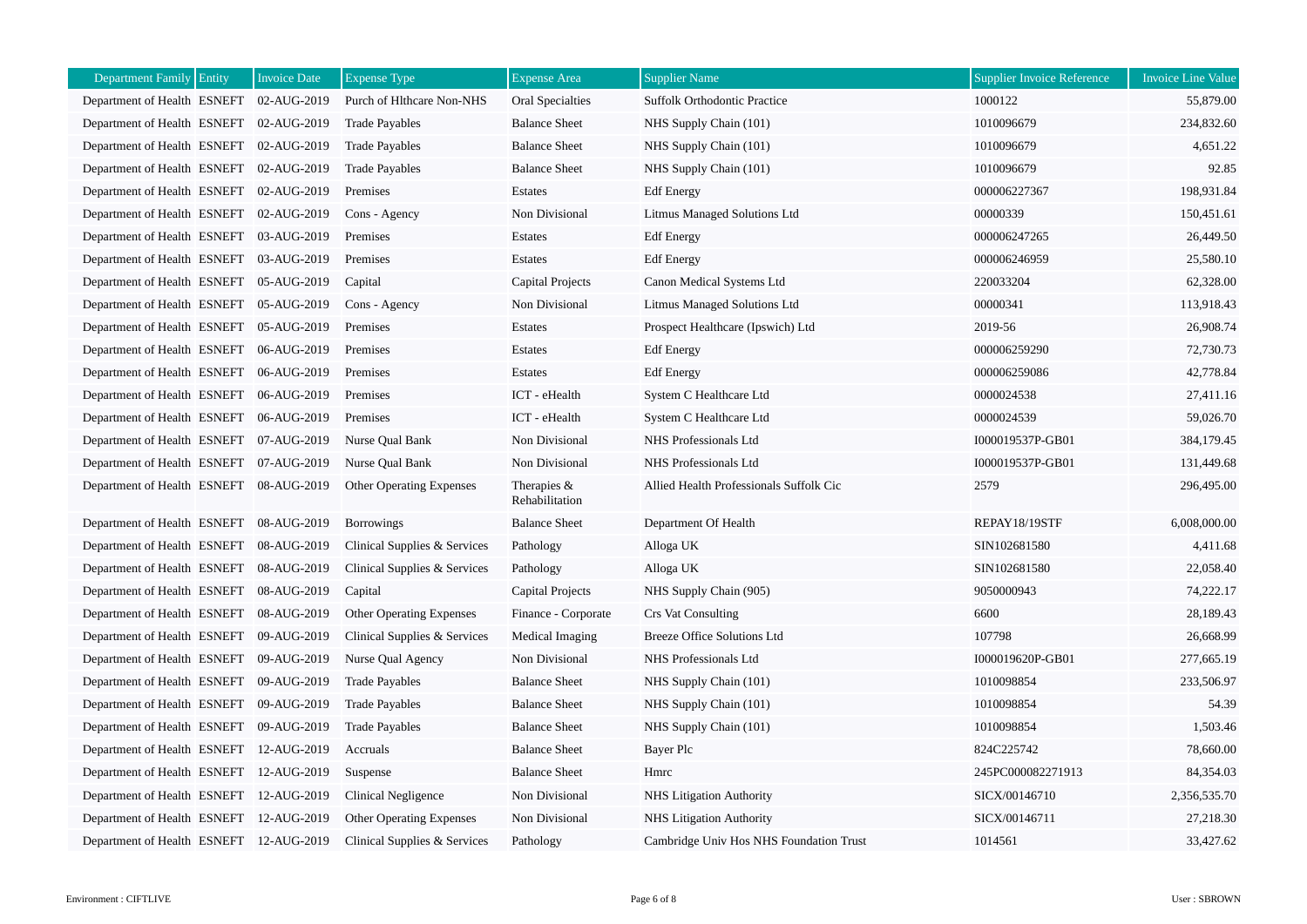| <b>Department Family Entity</b>         | <b>Invoice Date</b> | <b>Expense Type</b>          | <b>Expense Area</b>  | <b>Supplier Name</b>              | <b>Supplier Invoice Reference</b> | <b>Invoice Line Value</b> |
|-----------------------------------------|---------------------|------------------------------|----------------------|-----------------------------------|-----------------------------------|---------------------------|
| Department of Health ESNEFT 12-AUG-2019 |                     | Suspense                     | <b>Balance Sheet</b> | Hmrc                              | 083PJ000701901913                 | 54,132.43                 |
| Department of Health ESNEFT 13-AUG-2019 |                     | <b>Trade Payables</b>        | <b>Balance Sheet</b> | Hmrc                              | 0839PJ00070190M04                 | 3,633,363.14              |
| Department of Health ESNEFT 13-AUG-2019 |                     | Other Payables               | <b>Balance Sheet</b> | Hmrc                              | 0839PJ00070190M04                 | 84,300.00                 |
| Department of Health ESNEFT 13-AUG-2019 |                     | <b>Social Security Costs</b> | <b>Balance Sheet</b> | Hmrc                              | 0839PJ00070190M04                 | 1,916,745.49              |
| Department of Health ESNEFT 13-AUG-2019 |                     | Social Security Costs        | <b>Balance Sheet</b> | Hmrc                              | 0839PJ00070190M04                 | 2,661,166.11              |
| Department of Health ESNEFT 13-AUG-2019 |                     | Social Security Costs        | <b>Balance Sheet</b> | Hmrc                              | 0839PJ00070190M04                 | $-1,094.32$               |
| Department of Health ESNEFT 13-AUG-2019 |                     | <b>Social Security Costs</b> | <b>Balance Sheet</b> | Hmrc                              | 0839PJ00070190M04                 | $-142,887.80$             |
| Department of Health ESNEFT 13-AUG-2019 |                     | Social Security Costs        | <b>Balance Sheet</b> | Hmrc                              | 0839PJ00070190M04                 | $-2,599.01$               |
| Department of Health ESNEFT 13-AUG-2019 |                     | Other Taxes Payable          | <b>Balance Sheet</b> | Hmrc                              | 0839PJ00070190M04                 | 130,524.00                |
| Department of Health ESNEFT 13-AUG-2019 |                     | Cons - Agency                | Non Divisional       | Litmus Managed Solutions Ltd      | 00000346                          | 164,247.29                |
| Department of Health ESNEFT 13-AUG-2019 |                     | Interest Expense             | Capital Charges      | Department Of Health              | RGQ20180131/A(I0819)              | 25,295.51                 |
| Department of Health ESNEFT 13-AUG-2019 |                     | <b>Interest Expense</b>      | Capital Charges      | Department Of Health              | RDE20150825/A(I0819)              | 27,801.16                 |
| Department of Health ESNEFT 13-AUG-2019 |                     | <b>Borrowings</b>            | <b>Balance Sheet</b> | Department Of Health              | RDE20150825/A(P0819)              | 91,089.50                 |
| Department of Health ESNEFT 14-AUG-2019 |                     | Accruals                     | <b>Balance Sheet</b> | Csl Behring UK Ltd                | 994014983                         | 44,100.00                 |
| Department of Health ESNEFT 14-AUG-2019 |                     | Nurse Qual Bank              | Non Divisional       | NHS Professionals Ltd             | I000019670P-GB01                  | 365,454.80                |
| Department of Health ESNEFT 14-AUG-2019 |                     | Nurse Qual Bank              | Non Divisional       | NHS Professionals Ltd             | I000019670P-GB01                  | 127,343.15                |
| Department of Health ESNEFT 15-AUG-2019 |                     | Accruals                     | <b>Balance Sheet</b> | Roche Products Ltd                | 1322100638                        | 1,629.60                  |
| Department of Health ESNEFT 15-AUG-2019 |                     | Accruals                     | <b>Balance Sheet</b> | Roche Products Ltd                | 1322100638                        | 11,390.40                 |
| Department of Health ESNEFT 15-AUG-2019 |                     | Accruals                     | <b>Balance Sheet</b> | Roche Products Ltd                | 1322100638                        | 1,269.89                  |
| Department of Health ESNEFT 15-AUG-2019 |                     | Accruals                     | <b>Balance Sheet</b> | Roche Products Ltd                | 1322100638                        | 3,199.20                  |
| Department of Health ESNEFT 15-AUG-2019 |                     | Accruals                     | <b>Balance Sheet</b> | Roche Products Ltd                | 1322100638                        | 12,793.44                 |
| Department of Health ESNEFT 15-AUG-2019 |                     | Accruals                     | <b>Balance Sheet</b> | Roche Products Ltd                | 1322100638                        | 3,686.38                  |
| Department of Health ESNEFT 15-AUG-2019 |                     | Clinical Supplies & Services | Pathology            | NHS Blood & Transplant            | 882448                            | 114,049.91                |
| Department of Health ESNEFT 15-AUG-2019 |                     | Clinical Supplies & Services | Pathology            | NHS Blood & Transplant            | 882439                            | 120,014.35                |
| Department of Health ESNEFT 15-AUG-2019 |                     | Other Operating Expenses     | Community            | WEST SUFFOLK NHS FOUNDATION TRUST | 0000416364                        | 309,164.20                |
| Department of Health ESNEFT 16-AUG-2019 |                     | Accruals                     | <b>Balance Sheet</b> | Bayer Plc                         | 824C227971                        | 52,440.00                 |
| Department of Health ESNEFT 16-AUG-2019 |                     | Accruals                     | <b>Balance Sheet</b> | Janssen Cilag Ltd                 | 930550207                         | 26,956.80                 |
| Department of Health ESNEFT 16-AUG-2019 |                     | Nurse Qual Agency            | Non Divisional       | NHS Professionals Ltd             | I000019755P-GB01                  | 165,237.05                |
| Department of Health ESNEFT 16-AUG-2019 |                     | Cons - Agency                | Non Divisional       | NOVATE STAFFING LIMITED           | <b>VMAN113608</b>                 | 77,140.43                 |
| Department of Health ESNEFT 16-AUG-2019 |                     | <b>Trade Payables</b>        | <b>Balance Sheet</b> | NHS Supply Chain (101)            | 1010104800                        | 212,869.90                |
| Department of Health ESNEFT 16-AUG-2019 |                     | <b>Trade Payables</b>        | <b>Balance Sheet</b> | NHS Supply Chain (101)            | 1010104800                        | 114.70                    |
| Department of Health ESNEFT 16-AUG-2019 |                     | <b>Trade Payables</b>        | <b>Balance Sheet</b> | NHS Supply Chain (101)            | 1010104800                        | 2,470.04                  |
| Department of Health ESNEFT 19-AUG-2019 |                     | Cons - Agency                | Non Divisional       | Litmus Managed Solutions Ltd      | 00000348                          | 109,381.20                |